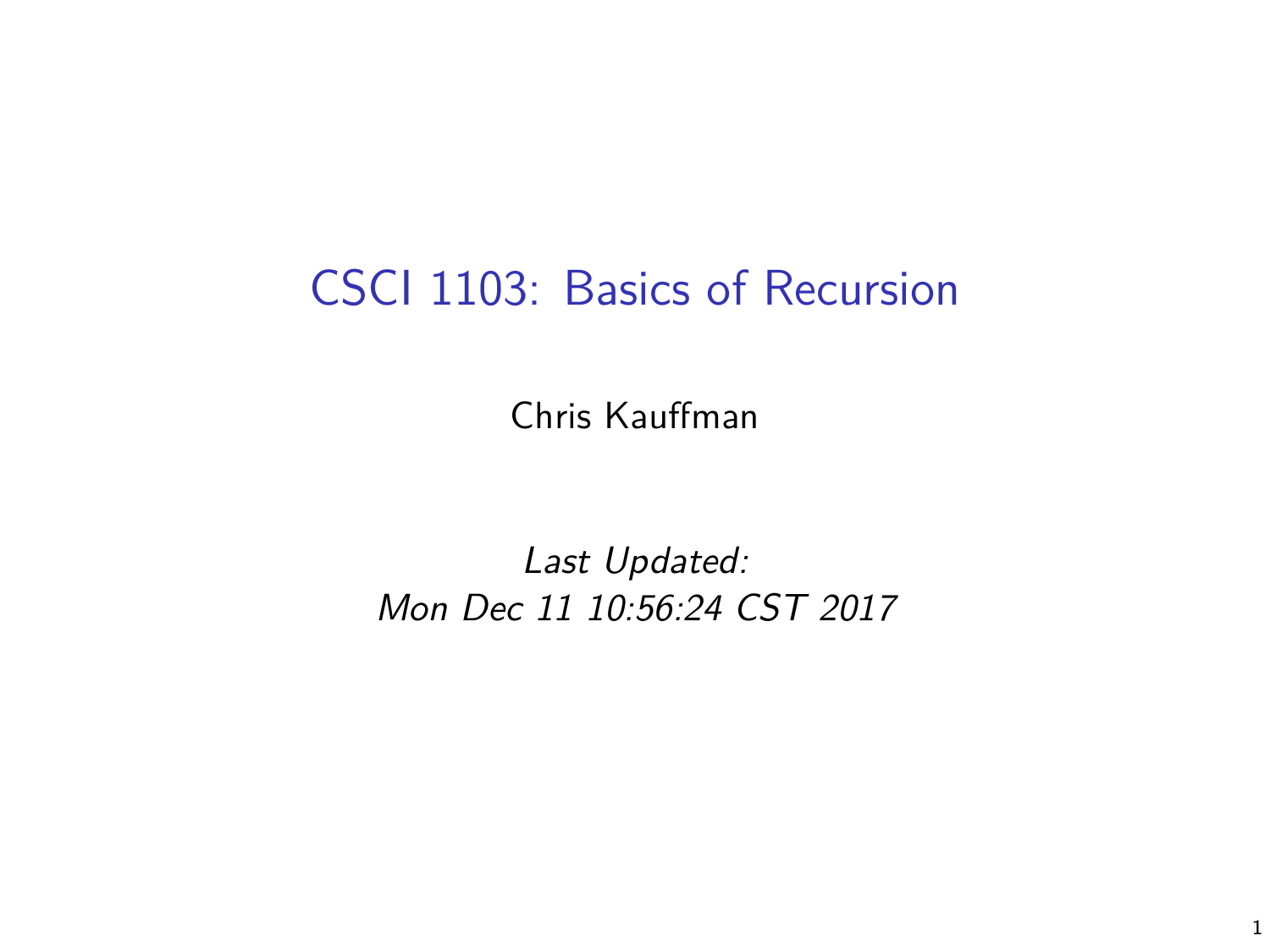# **Logistics**

| Date |       | Lecture          | Outside                         |
|------|-------|------------------|---------------------------------|
| Mon  | 12/4  | PrintWriter      | Lab 13: cmdline args, Scanner   |
| Wed  | 12/6  | Recursion        | P5 Tests Posted                 |
| Fri  | 12/8  | Recursion        |                                 |
| Mon  | 12/11 | Recursion        | Lab 14: Review                  |
| Wed  | 12/13 | Review           | P <sub>5</sub> Due              |
| Wed  |       | 12/20 Final Exam | 1:30pm-3:30pm KELLER HALL 3-210 |

### Reading from Eck

Ch 9.1 on Recursion

#### Goals

Basic Understanding of Recursion Forward look to its use in problems

### Lab13: Command Line Args and Scanner

Write a short program that counts lines, words, characters from files named on command line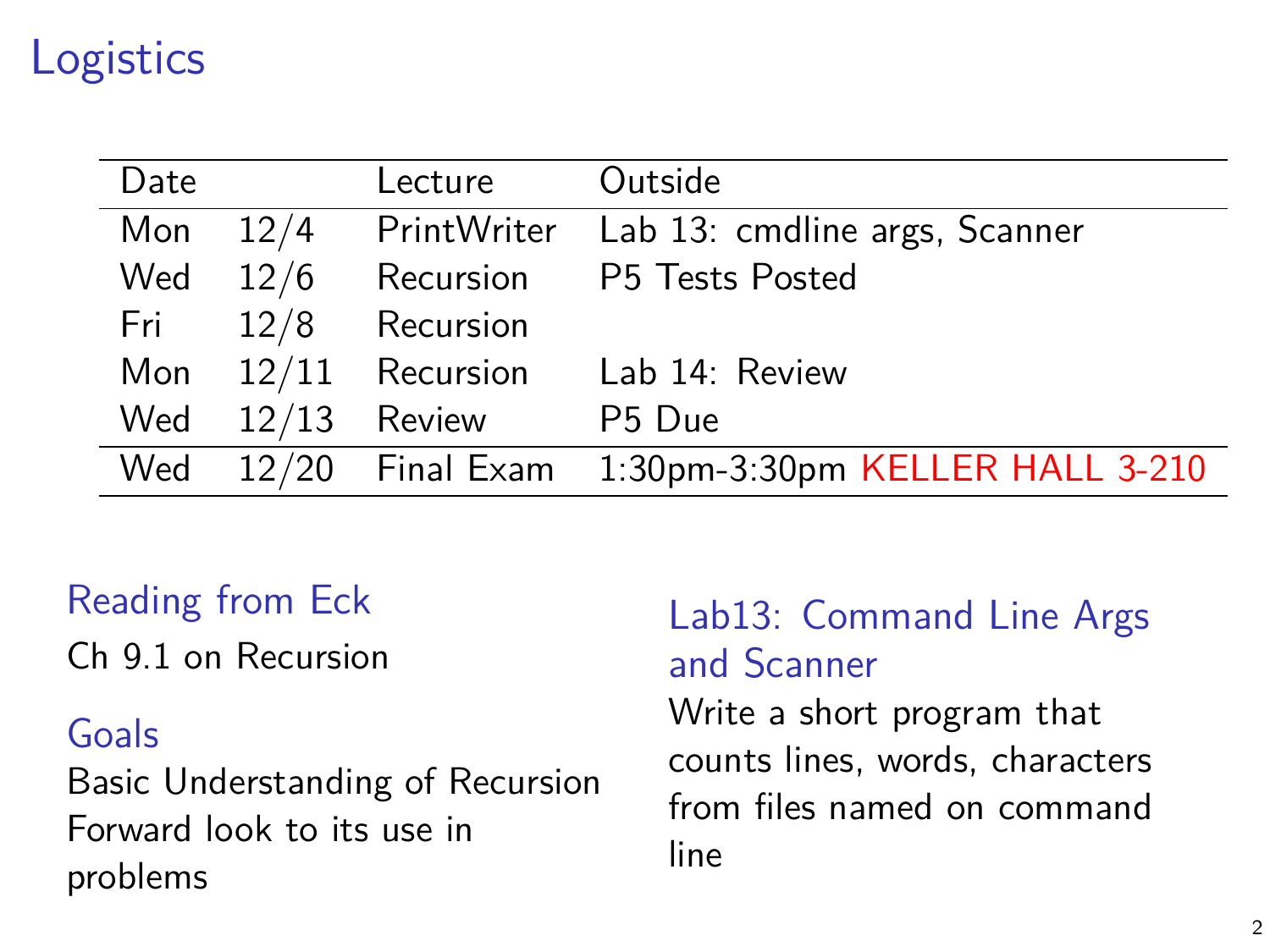# The Call Stack

- $\blacktriangleright$  Recall that methods have a stack frame (activation record)
- $\blacktriangleright$  When one method calls another, another frame goes onto the call stack
- $\blacktriangleright$  Frames can nest deeply, tools like Java Visualizer are useful to see how the stack moves

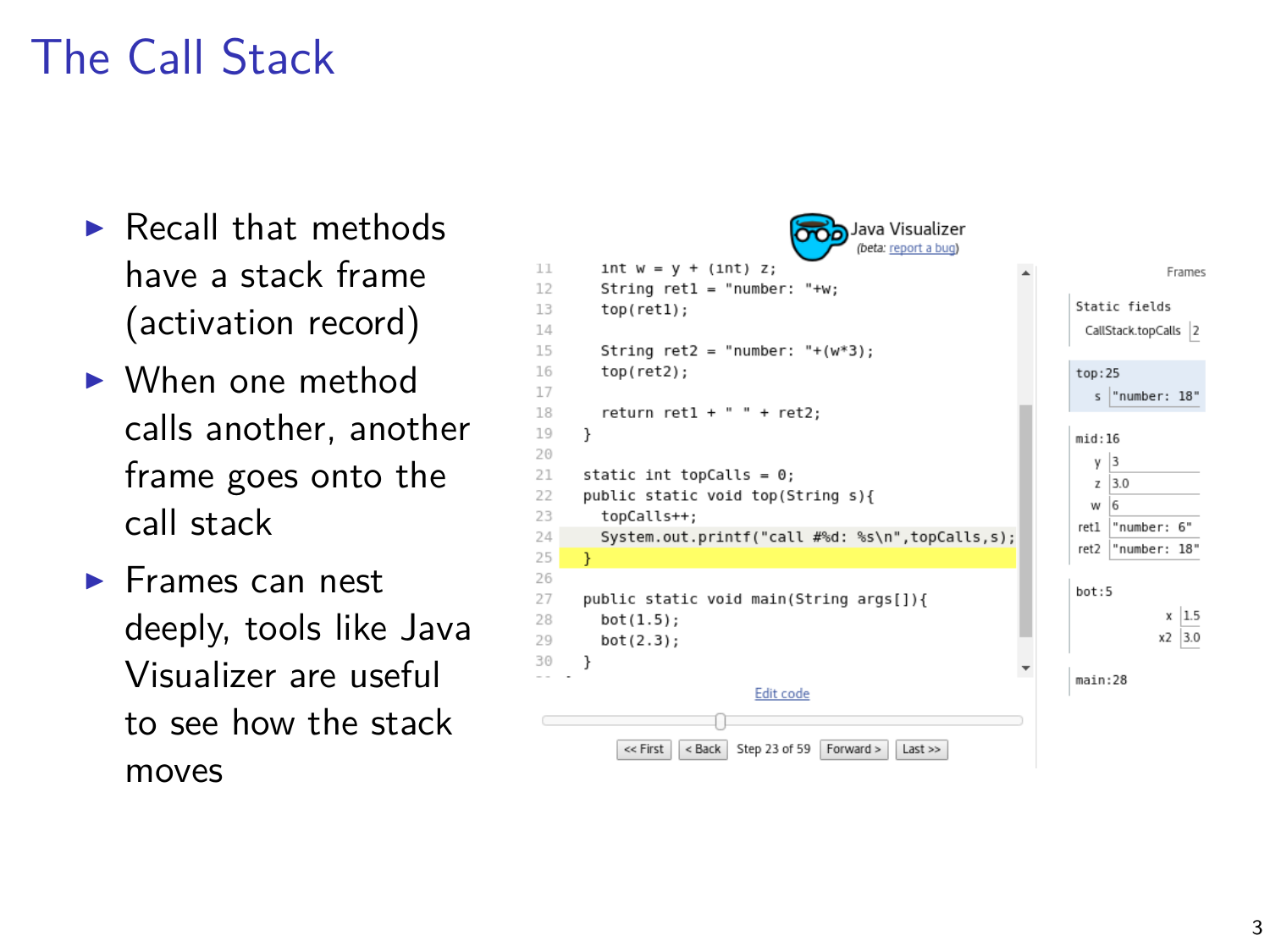Exercise: Recursive Functions / Methods

- $\triangleright$  A function that calls/invokes itself
- $\blacktriangleright$  Looks normal, behaves normally, feels crazy

```
1 // Simple recursive function which overflows the stack
2 public class RecCallMe{
```

```
3<br>4
 4 public static void callMe(int number){<br>5 System.out.printf("%d: This is crazy
          5 System.out.printf("%d: This is crazy\n",number);
 6 callMe(number + 1);<br>7 System.out.printf("
          System.out.print("Call me\n');
8 return;<br>9 }
       \mathcal{P}10
11 public static void main(String args[]){
12 callMe(0);<br>13 }
13 }
14 }
```
- $\triangleright$  Demonstrate the following in DrJava
- $\triangleright$  Draw some pictures to demonstrate what is happening
- $\triangleright$  Use the Java Visualizer to help with this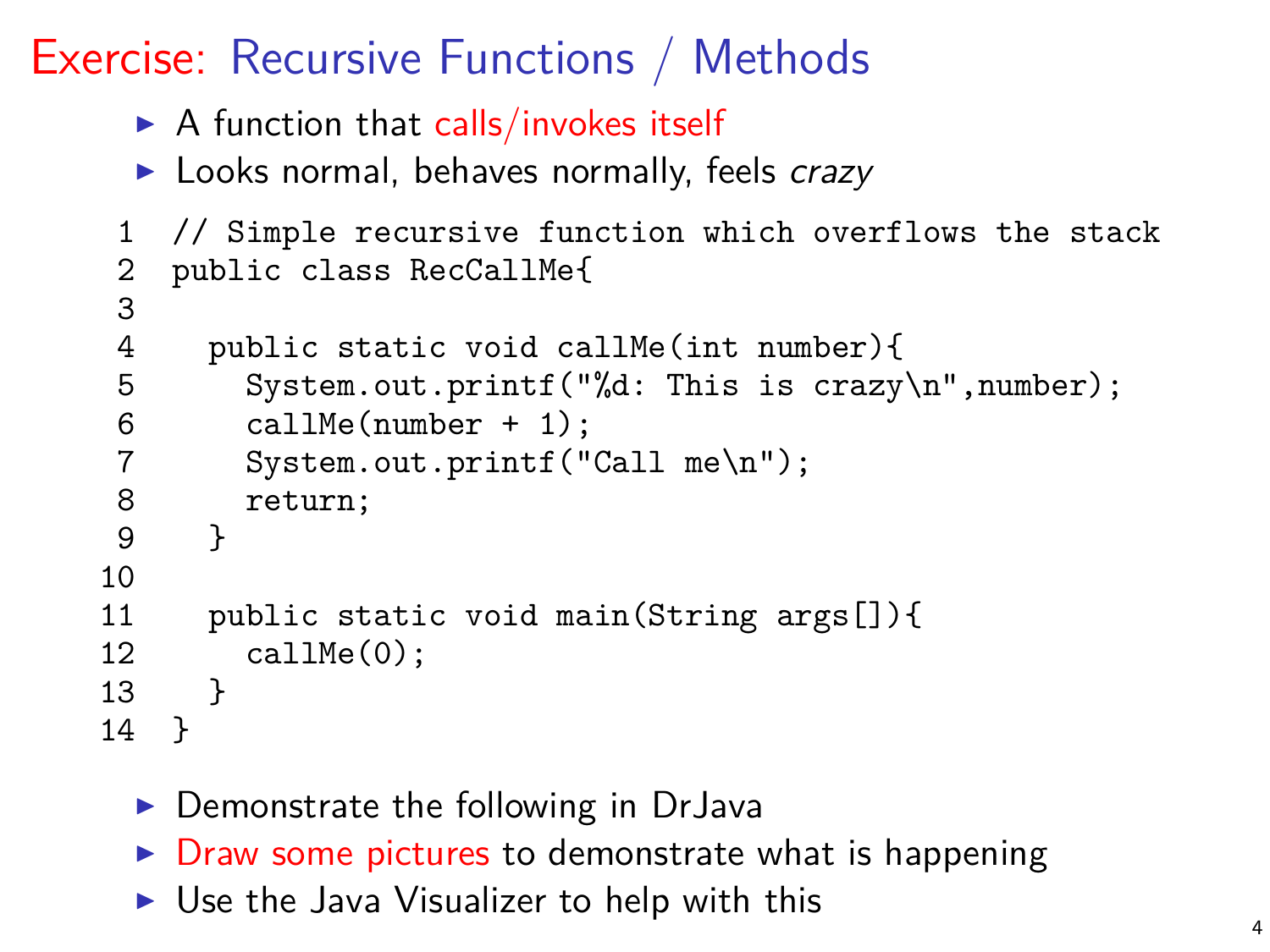# Answer: Recursive Functions / Methods

- $\blacktriangleright$  Each callMe() invocation increases call stack depth
- **Never reach return** statement
- $\blacktriangleright$  Calling method overflows the stack
- **Never reach** printf("Call Me\n")



ava Visualizer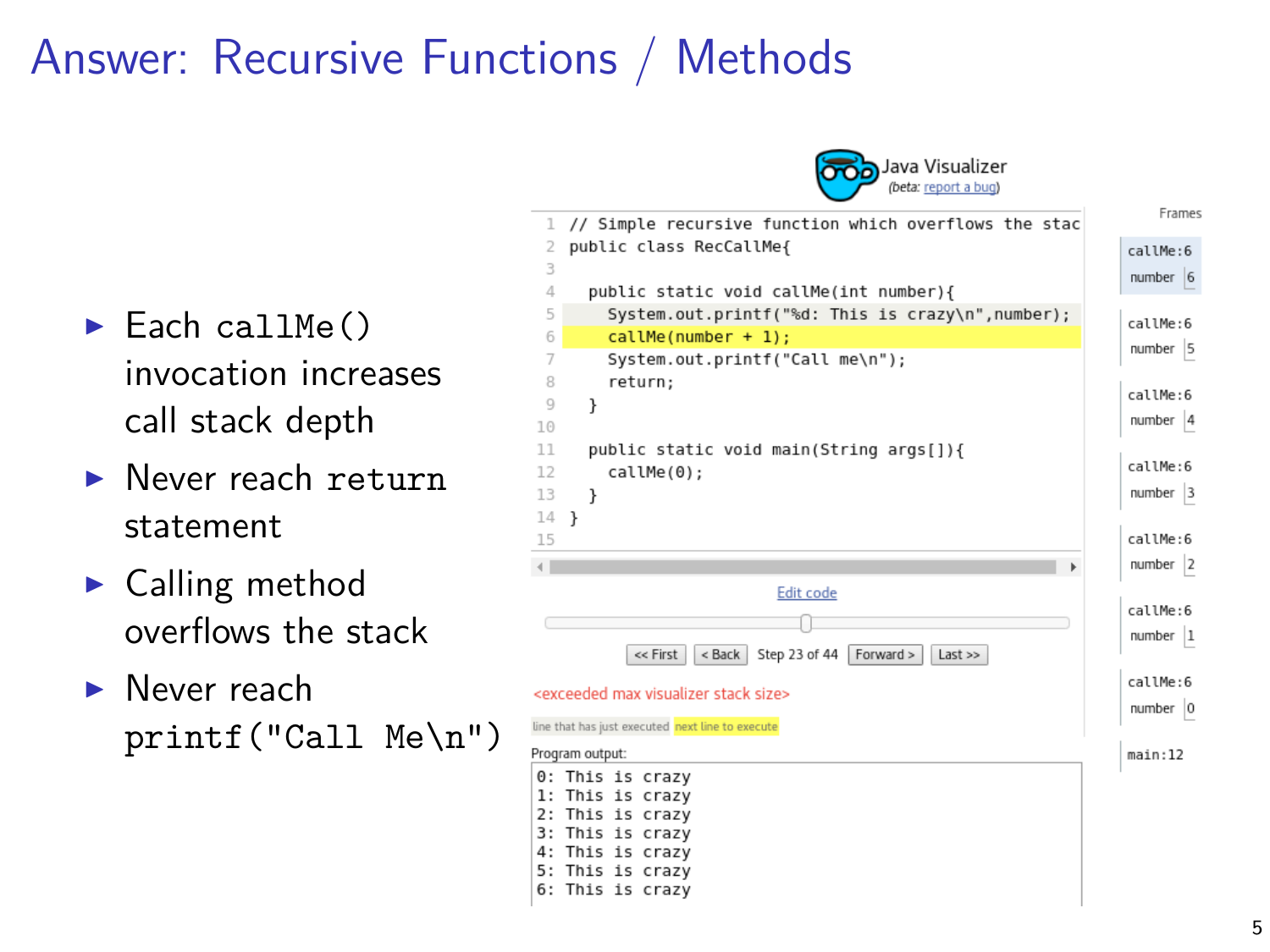# Terminating Recursive Functions

To avoid a stack overflow, there must be a base case in which no recursive call is made. Usually recursive functions divide into

- $\blacktriangleright$  Recursive cases: call the method with slightly different arguments to build call stack up another level
- $\blacktriangleright$  Base cases: "answer found". return it, do not make another recursive call

Common code structure for single base and recursive case is to the right

```
public static X recFunc(...){
  // BASE CASE
  if(termCondition true){
    finish off answer;
    return x;
  }
  // RECURSIVE CASE
  do some stuff;
  x = recFunc(...); // recursivemaybe do more;
  return x;
}
```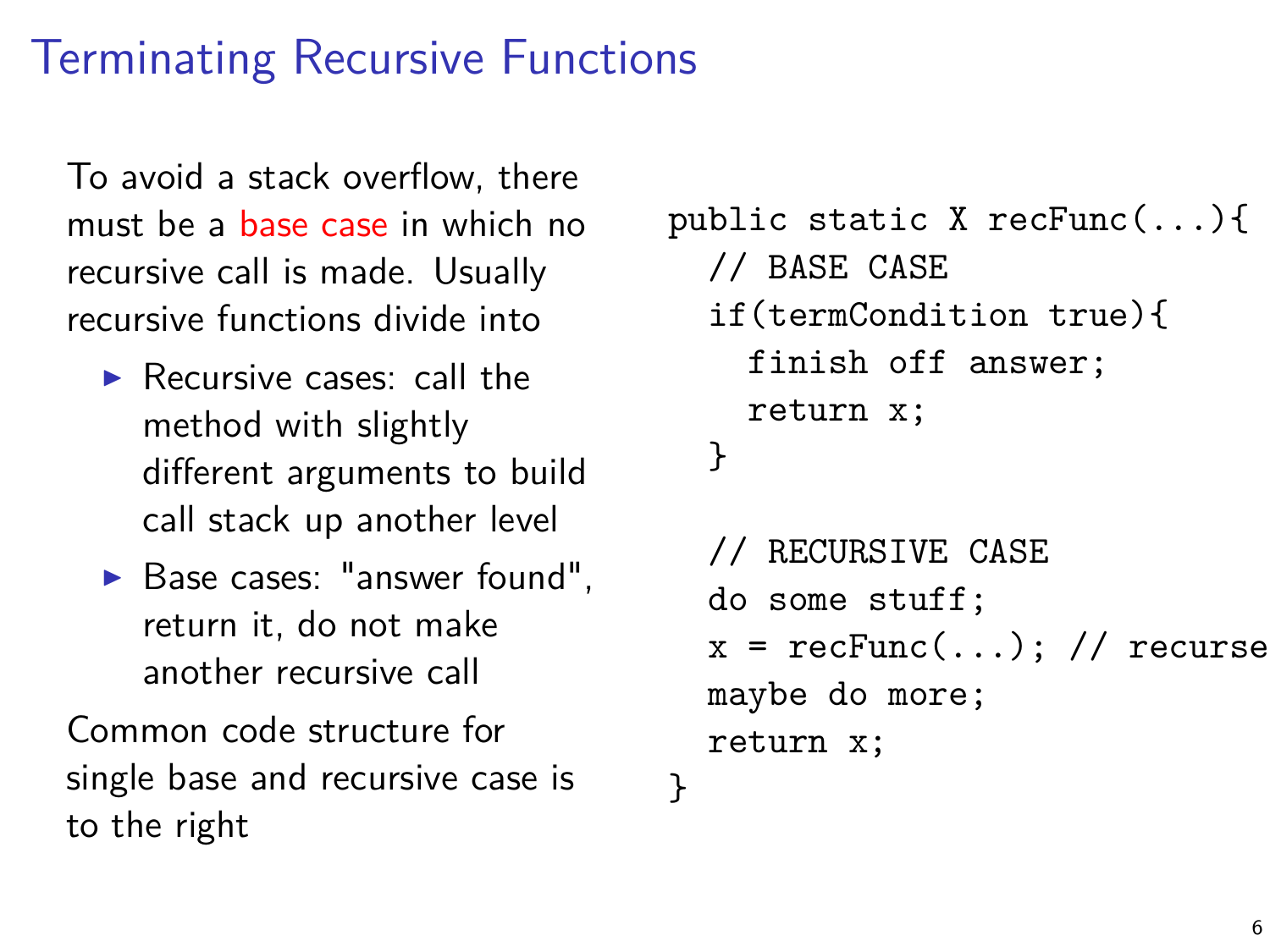## Exercise: Call Me Maybe

- $\triangleright$  Identify Recursive and Base Cases in the following code
- $\triangleright$  What condition terminates the recursion?
- $\triangleright$  What do you expect for output?

```
1
 2 public class RecCallMeMaybe{
 3
 4 public static void callMe(int number){<br>5 if(number == 0){
 5 if(number == 0){<br>6 System.out.pri
 6 System.out.printf("Here's my number: \sqrt[n]{d \n},<br>7 number:
 7 number);<br>8 return;
 8 return;<br>9 }
       9 }
10
11<br>1212 System.out.printf("%d: This is crazy\n",<br>13 number).
13 number);<br>14 callMe(number - 1):
14 callMe(number - 1);<br>15 System out printf("
15 System.out.printf("Call me maybe\n");<br>16 return:
     return;<br>}
17 }
18<br>19
19 public static void main(String args[]){<br>20 callMe(7):
     cal1Me(7);21 }
22 } \sqrt{7}
```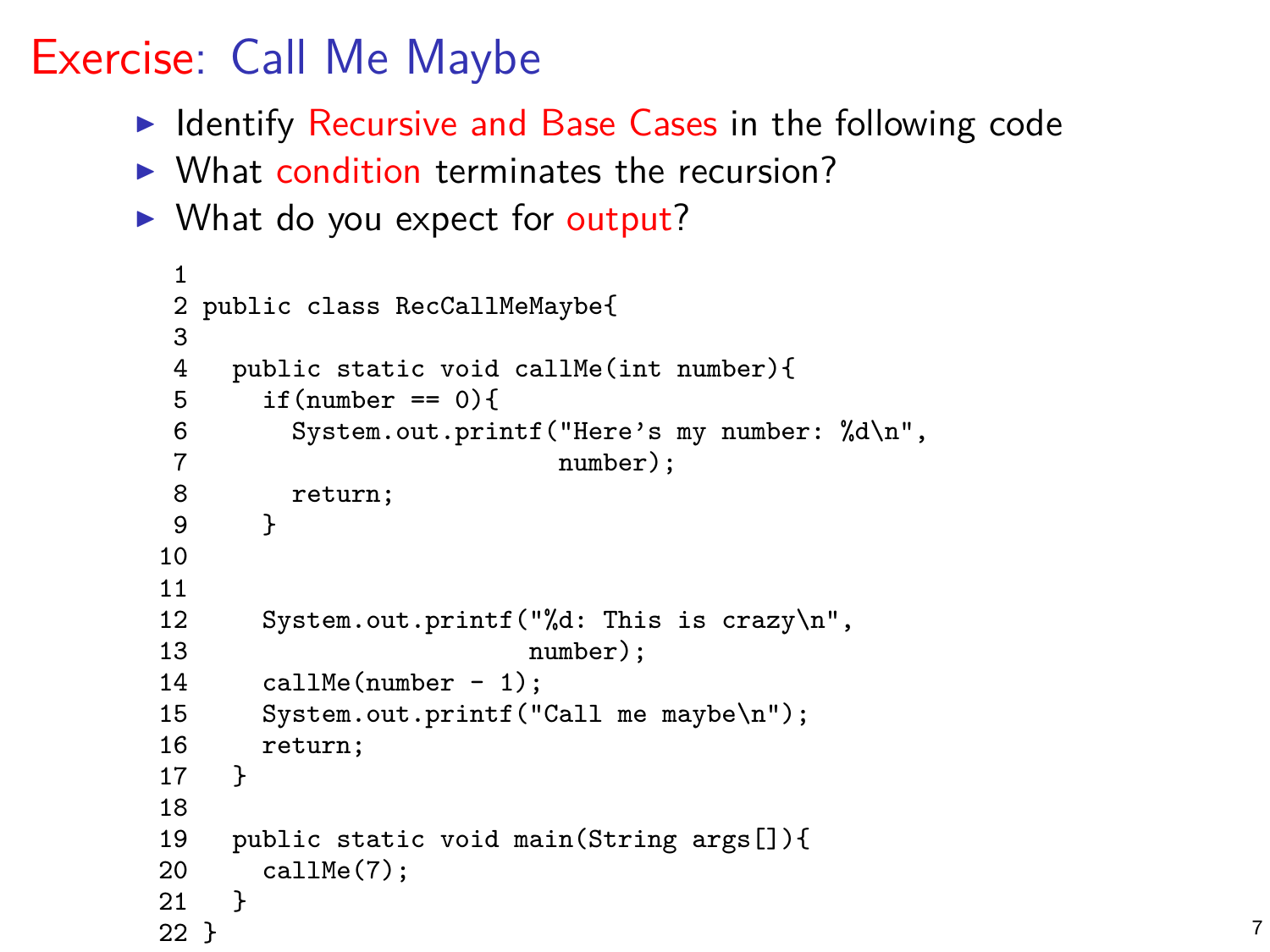## Answer: Call Me Maybe

### Code Analysis

```
1 // Simple recursive function which terminates
 2 public class RecCallMeMaybe{
 3
 4 public static void callMe(int number){<br>5 if(number == 0){ // BASE CASE
 5 if(number == 0){<br>6 System.out.prin
 6 System.out.printf("Here's my number: %d\n",
 7 number);<br>8 return:
 8 return; \frac{1}{9} // finished!
         9 }
10<br>11
11 // Recursive Case<br>12 System.out.printf
         System.out.printf("%d: This is crazy\n",
13 number);
14 callMe(number - 1); // RECURSE<br>15 System.out.printf("Call me maybe\n"):
15 System.out.printf("Call me maybe\n");<br>16 return:
       return;
17 }
18
19 public static void main(String args[]){<br>20 callMe(7):
       \begin{align*}\n \text{callMe(7)}; \\
 \end{align*}21 }
22 }
```
### **Output**

```
> javac RecCallMeMaybe.java
> java RecCallMeMaybe
7: This is crazy
6: This is crazy
5: This is crazy
4: This is crazy
3: This is crazy
2: This is crazy
1: This is crazy
Here's my number: 0
Call me maybe
Call me maybe
Call me maybe
Call me maybe
Call me maybe
Call me maybe
Call me maybe
```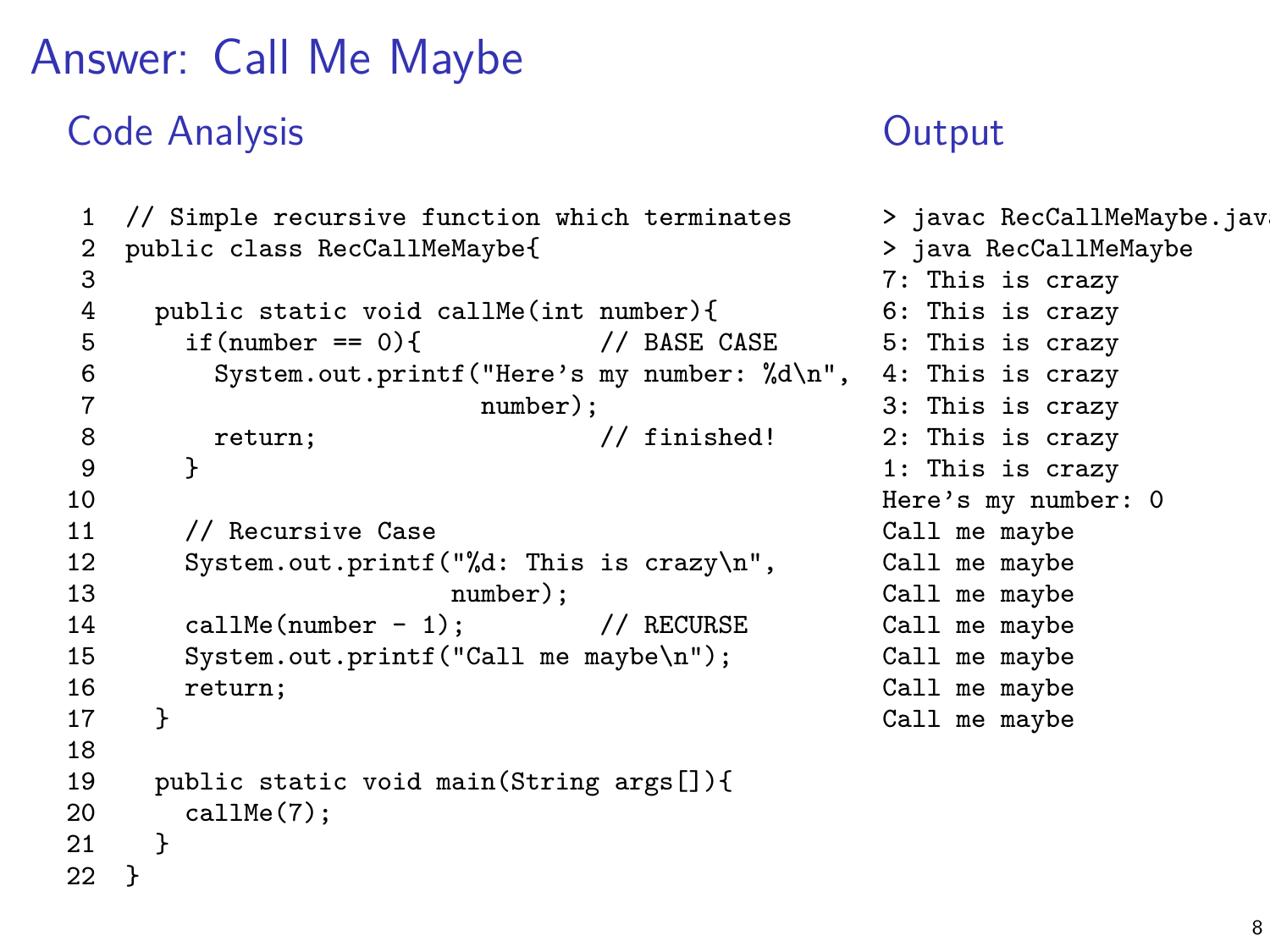## Why would I use recursion?

- $\blacktriangleright$  Looks a bit novel but hard to see a use until...
- $\triangleright$  Some problems are recursive, either explicitly or implicitly
- $\triangleright$  We will examine a few of these:
	- $\blacktriangleright$  Factorial
	- $\blacktriangleright$  Fibonacci numbers
	- $\blacktriangleright$  Finding a specific combination
	- $\blacktriangleright$  Maybe 2D maze search...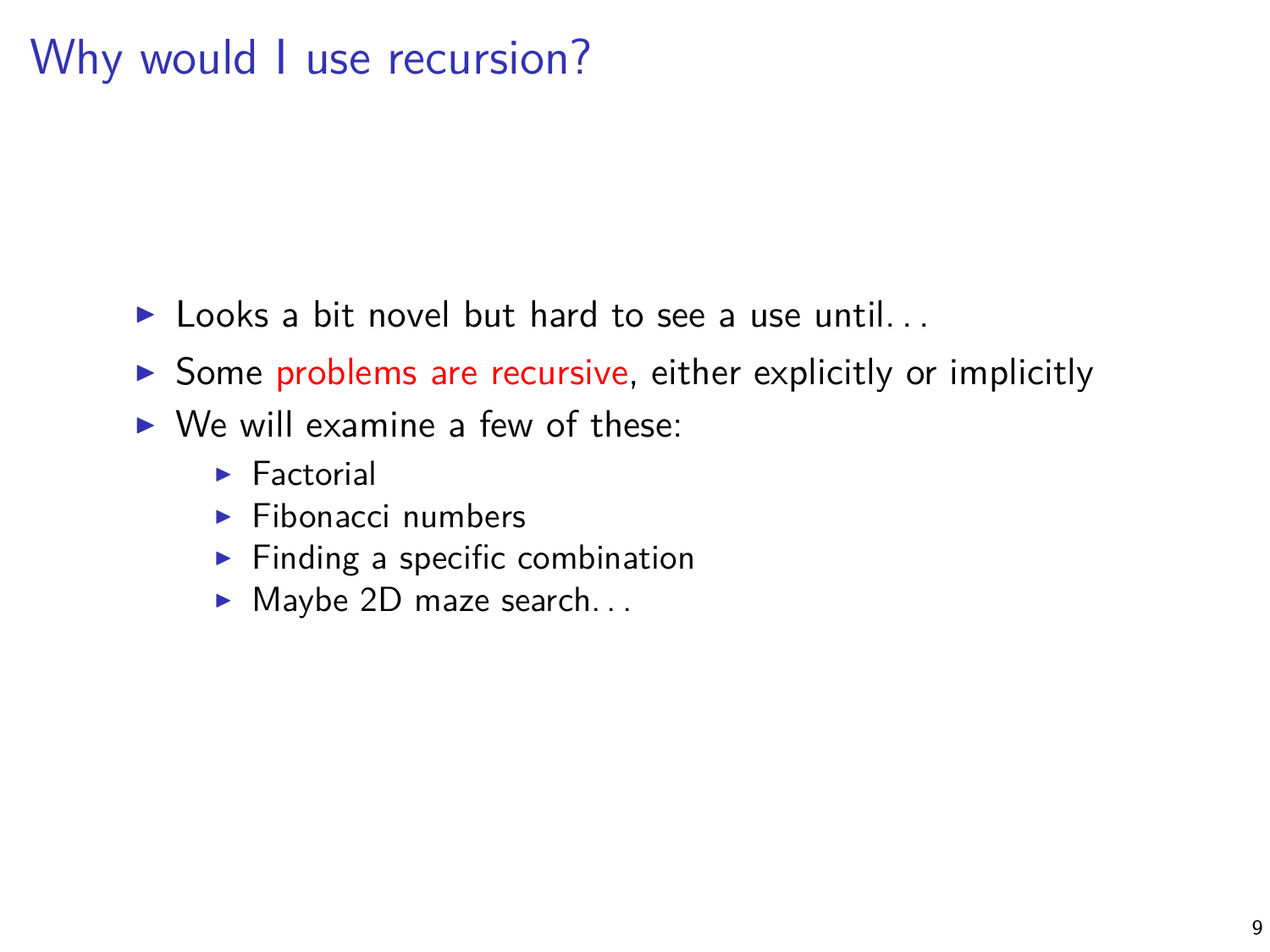## Factorial of an Integer

The factorial of a number is written with an exclamation mark and means to do the following:

> $5! = 5 \times 4 \times 3 \times 2 \times 1$  $7! = 7 \times 6 \times 5 \times 4 \times 3 \times 2 \times 1$  $N! = N \times (N-1) \times (N-2) \times ... \times 2 \times 1$

Notice that factorial has a natural recursive definition

$$
5! = 5 \times 4!
$$
  
7! = 7 \times 6!  

$$
N! = N \times (N - 1)!
$$

One oddity:  $0! = 1$  by definition, not defined for negatives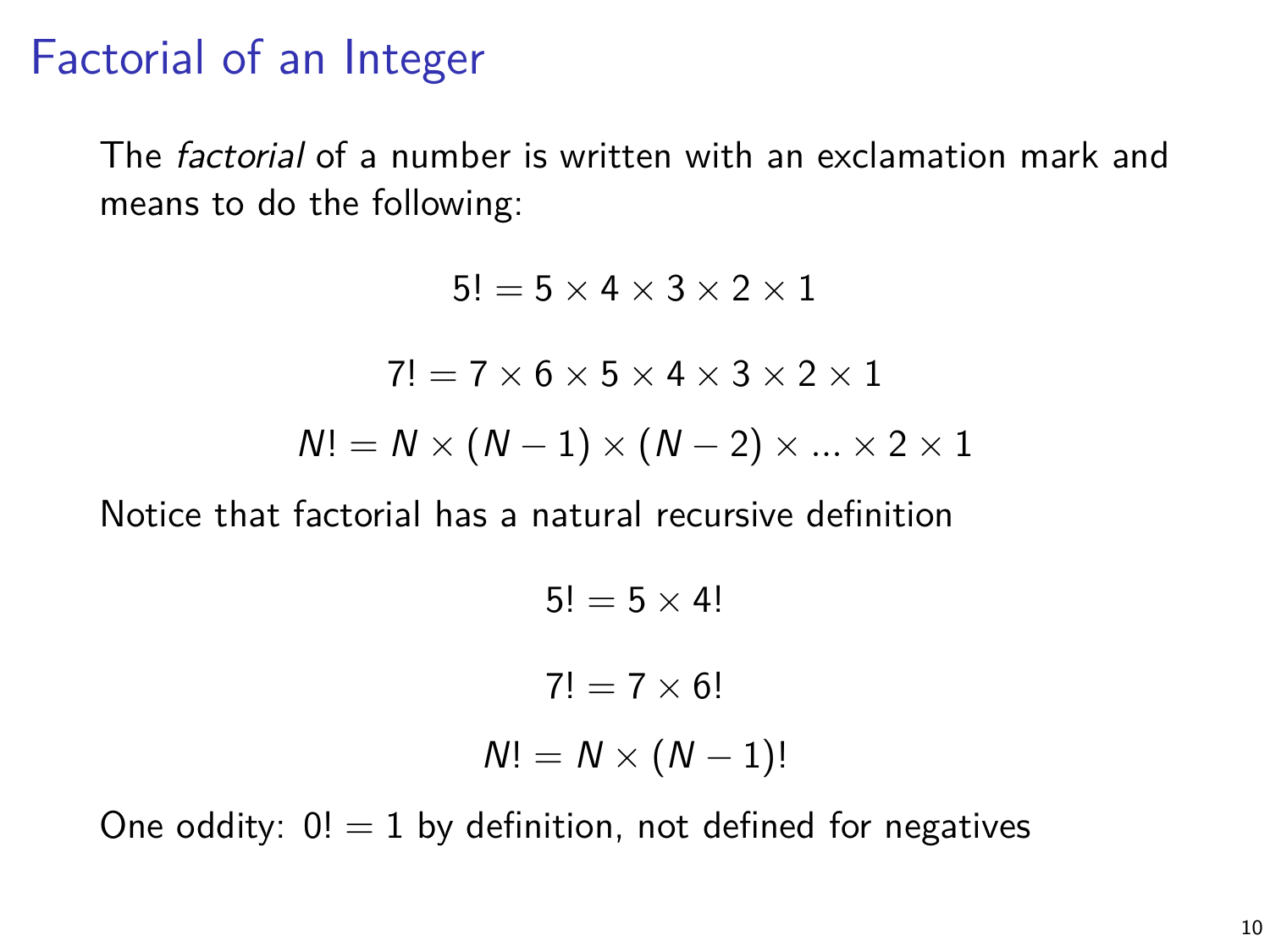## Exercise: Recursive Factorial Execution

Show the output of executing the code below Show/Explain how the recursive function works # Run the program:

> java RecFact 4 ???

```
1 public class RecFact{
2 public static void main(String args[]){<br>3 int n = Integer.parseInt(args[0]);
3 int n = Integer.parseInt(args[0]);<br>4 int factN = factRec(n):
         int factN = factRec(n);
 5 System.out.printf("%d! = \&d\n",
\begin{array}{ccc} 6 & & \text{n,factN}; \\ 7 & & \end{array}7 }
8
9 public static int factRec(int n){
10 if(n == 0) | n == 1)11 return 1;
12 }
13 int smaller = factor(-1):
14 int fact = n * smaller;
15 return fact;
16 }
17 }
```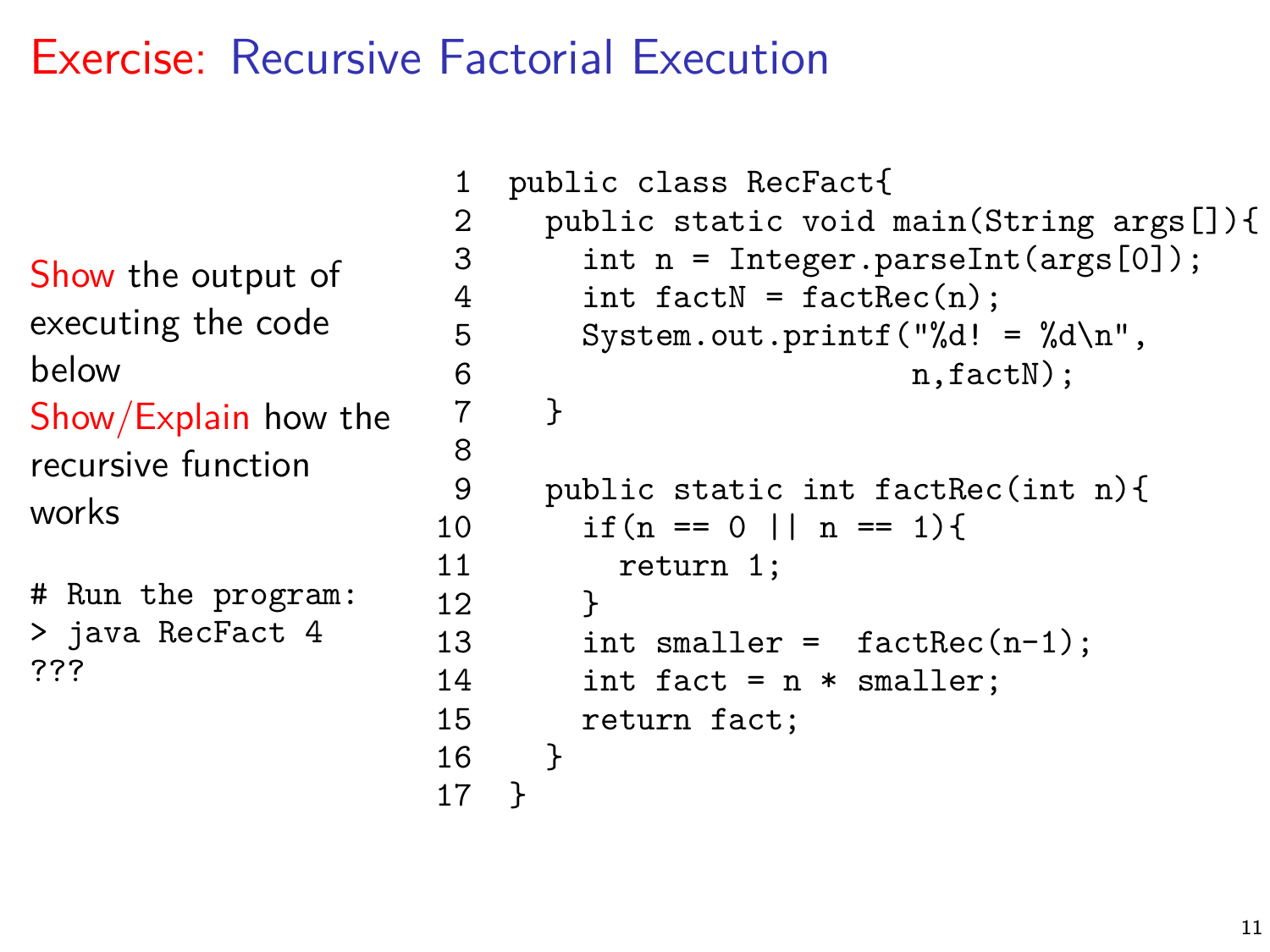# Exercise: Factorial Methods

#### Iterative

Easy to write a loop to compute factorial.

```
public static int factLoop(int n){
  int fact = 1;
  for(int i=1; i<=n; i++){
    fact = fact * i;}
  return fact;
}
```
- $\triangleright$  What are metrics by which to compare programs?
- $\triangleright$  Which of these implementations is better?

#### Recursive

Also easy to use recursion for to do the same thing.

```
public static int factRec(int n){
  if(n == 0 || n == 1){
    return 1;
  }
  int smaller = factor(n-1);
  int fact = n * smaller;
  return fact;
}
```

```
public static int factRecShort(int n){
  if(n == 0 || n == 1){
    return 1;
  }
  return n * factRecShort(n-1);
}
```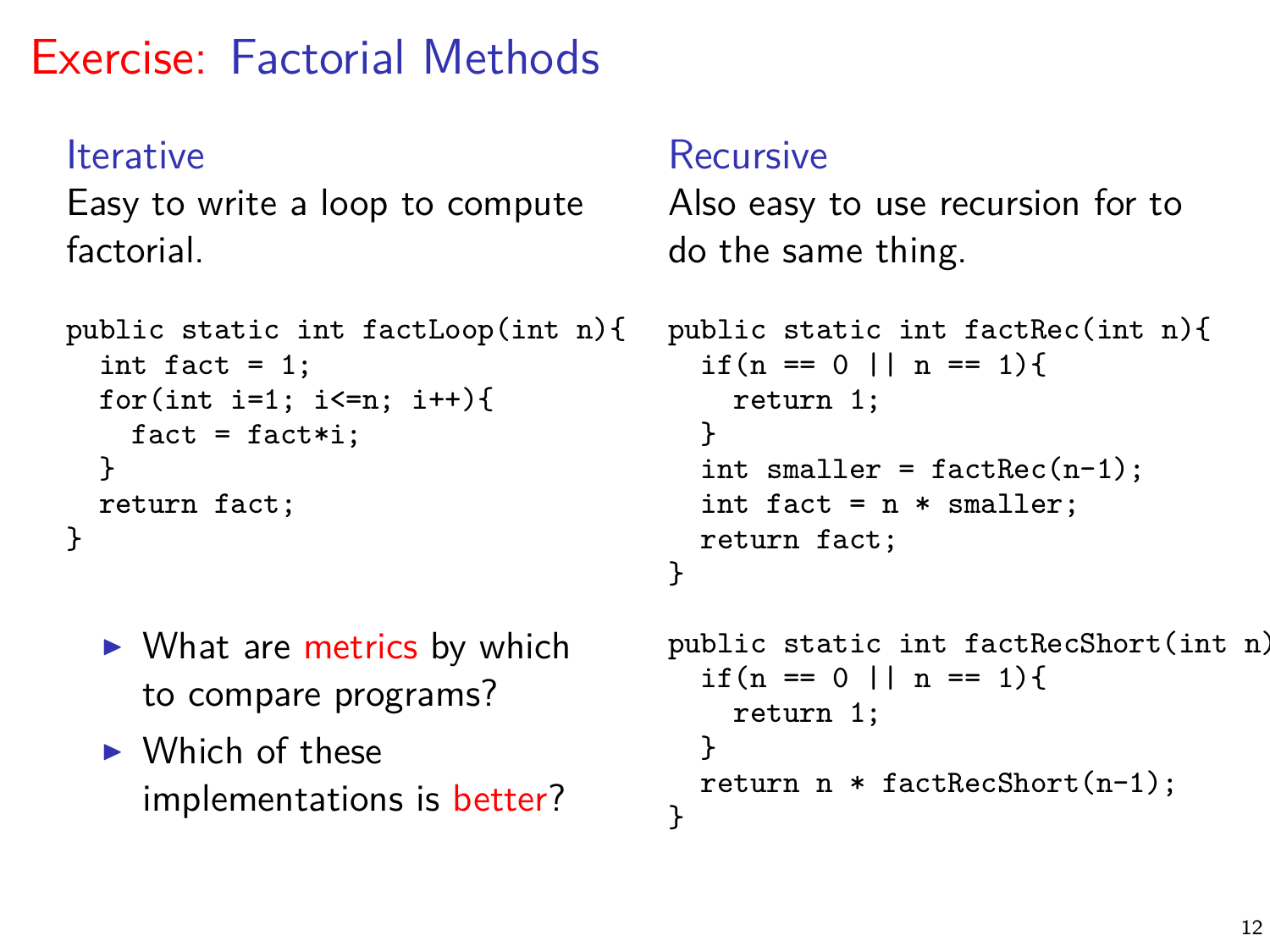# Answer: Factorial Methods

```
public static int factLoop(int n){
  int fact = 1;
  for(int i=1; i<=n; i++)fact = fact * i:}
  return fact;
}
public static int factRec(int n){
  if(n == 0 || n == 1)return 1;
  }
  int smaller = factRec(n-1):
  int fact = n * smaller;
  return fact;
}
public static int factRecShort(int n){
  if(n == 0 || n == 1)return 1;
  }
  return n * factRecShort(n-1);
}
```
- $\blacktriangleright$  Loop version will likely be a little faster because pushing stack frames on in the recursive version takes some time
- $\blacktriangleright$  Loop version will take less memory than recursive version as it uses a single stack frame while recursive version uses n frames
- $\triangleright$  Both are fairly easy to read and understand
- $\blacktriangleright$  This makes it relatively easy verify that they are correct: the MOST IMPORTANT CODE METRIC

Based on this, one would likely prefer the Loop version, but this will not always be the case. . .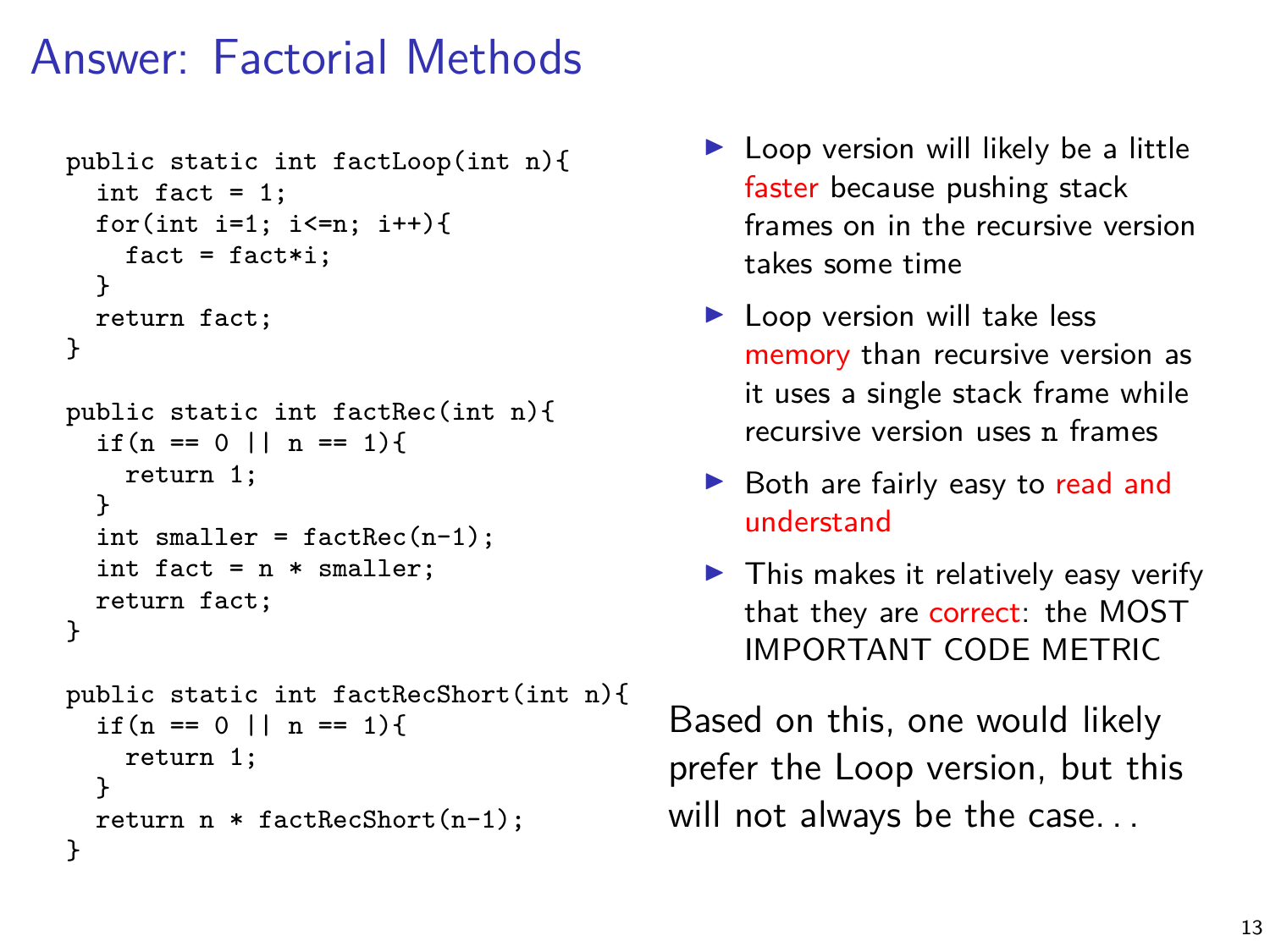# Fibonacci Sequence

- $\blacktriangleright$  The classic example of a recursively defined mathematical entity
- $\blacktriangleright$  The Fibonacci Number Sequence are a sequence of numbers which are defined as follows
	- $\triangleright$  The 0th Fibonacci number is 0, called  $f_0$
	- $\triangleright$  The 1th Fibonacci number is 1, called  $f_1$
	- $\blacktriangleright$  All other Fibonacci numbers are the sum of the previous two Fibonacci numbers
		- Example:  $f_2 = f_1 + f_0 = 1 + 0 = 1$ ; so  $f_2 = 1$
		- Example:  $f_3 = f_2 + f_1 = 1 + 1 = 2$ ; so  $f_3 = 2$

 $\blacktriangleright$  The general description is

$$
f_i = f_{i-1} + f_{i-2}, \text{ with } f_0 = 0, f_1 = 1
$$

 $\blacktriangleright$  Fibonacci numbers show nicely in a table

$$
\begin{array}{ccccccccccccccccccccc}\n i & 0 & 1 & 2 & 3 & 4 & 5 & 6 & 7 & 8 & 9 & 10 & \dots \\
\hline\nf_i & 0 & 1 & 1 & 2 & 3 & 5 & 8 & 13 & ? & ? & ? & \dots\n\end{array}
$$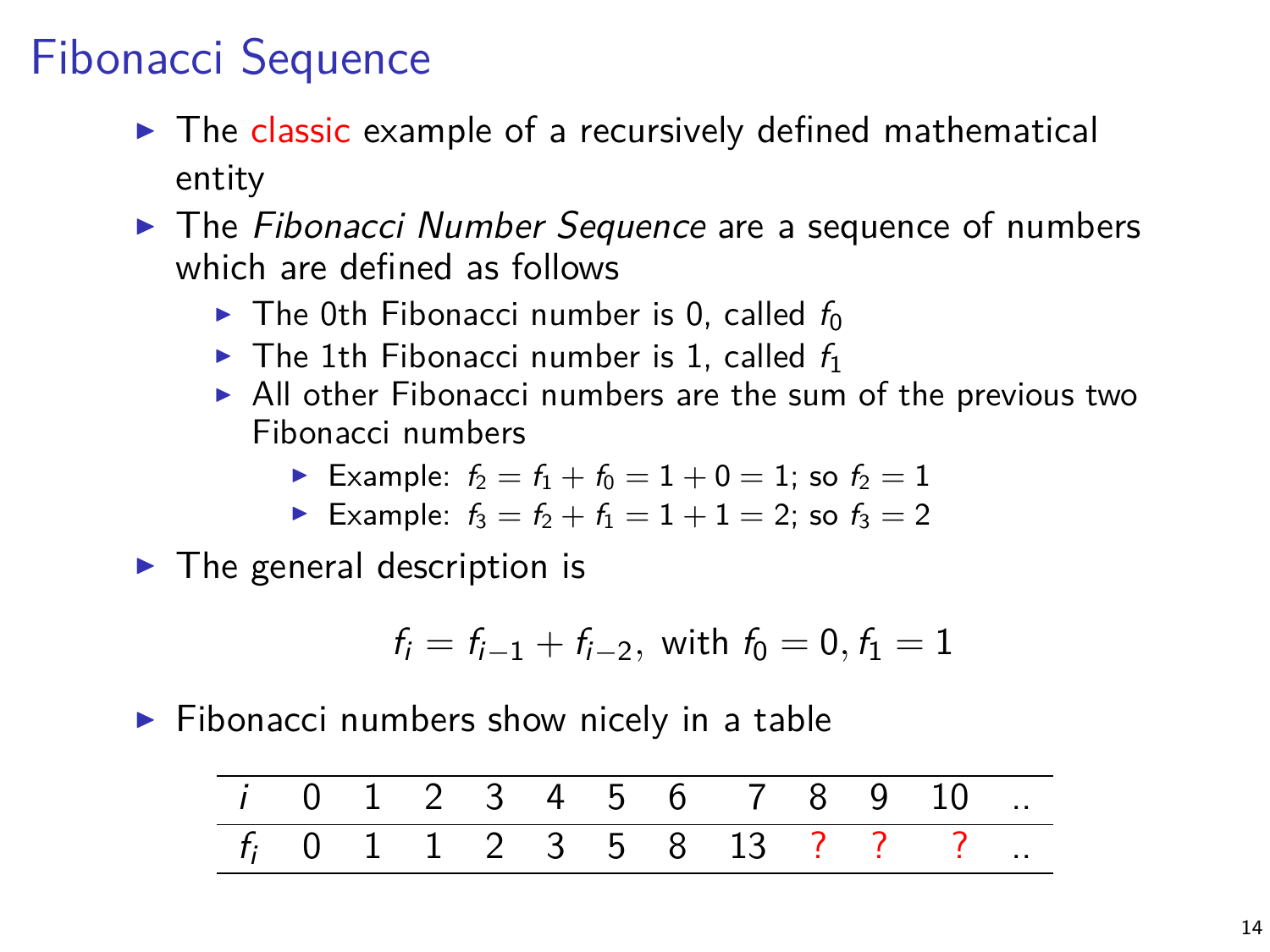# A good Origin Story [From WikiP "Fibonnacci Numbers"](https://en.wikipedia.org/wiki/Fibonacci_number)

Fibonacci (in AD 1707) considers the growth of an idealized (biologically unrealistic) rabbit population, assuming that: a newly born pair of rabbits, one male, one female, are put in a field; rabbits are able to mate at the age of one month so that at the end of its second month a female can produce another pair of rabbits; rabbits never die and a mating pair always produces one new pair (one male, one female) every month from the second month on. The puzzle that Fibonacci posed was: how many pairs will there be in one year?

- $\blacktriangleright$  At the end of the first month, they mate, but there is still only 1 pair.
- $\triangleright$  At the end of the second month the female produces a new pair, so now there are 2 pairs of rabbits in the field.
- $\triangleright$  At the end of the third month, the original female produces a second pair, making 3 pairs in all in the field.
- $\triangleright$  At the end of the fourth month, the original female has produced yet another new pair, and the female born two months ago also produces her first pair, making 5 pairs.

|  |  |  |  |  |  | <i>i</i> 0 1 2 3 4 5 6 7 8 9 10 11 12           |
|--|--|--|--|--|--|-------------------------------------------------|
|  |  |  |  |  |  | f <sub>i</sub> 0 1 1 2 3 5 8 13 21 34 55 89 144 |

CK: However, Indian Mathematicians had already developed the "Fibonacci" sequence some 1000 to 1900 years prior and had Twitter been around at that time we'd be studying the "Pingala" Sequence. 15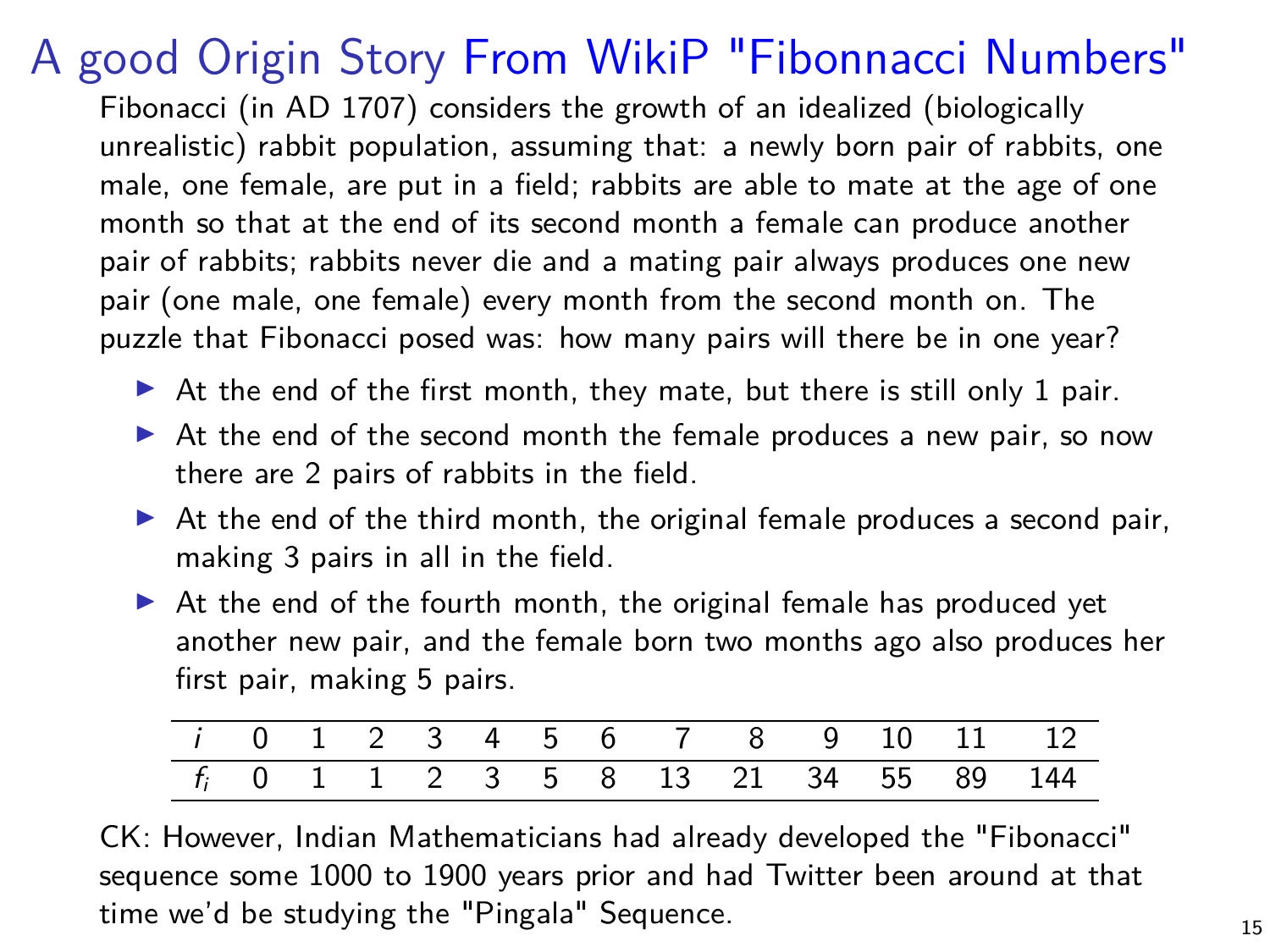### Exercise: Recursive Fibonacci

- $\blacktriangleright$  Fib Definitions:
	- $\blacktriangleright$   $f_0 = 0$
	- $\blacktriangleright$   $f_1 = 1$
	- $\blacksquare$  f<sub>i</sub> = f<sub>i-1</sub> + f<sub>i-2</sub>
- $\blacktriangleright$  Fibonacci numbers lend themselves well to a recursive solution because the sequence is defined recursively
- $\blacktriangleright$  Fill in the template to the right to complete the definition of the numbers

```
1 public class FibRec{
      public static void main(String args[])
 3 {
4 int i = Integer.parseInt(args[0]);<br>5 int fibI = fibRec(i):
5 int fibI = fibRec(i);<br>6 System.out.printf("fi
6 System.out.printf("fib_%d = %d\n",<br>7 i.fibI);
      i, fibI);8 }
      9 // FILL IN THE TEMPLATE BELOW
10 public static int fibRec(int i){
11 if( ?? ){ // BASE CASE 1
\begin{array}{ccc} 12 & & & ?? \\ 13 & & & \end{array}13 }<br>14 if( ?? ){
14 if( ?? ){ // BASE CASE 2
15 ??<br>16 }
16 }
17 // RECURSIVE CASE
18 int fibPrev1 = ??? // 1 back
19 int fibPrev2 = 22 // 2 back
20 int fibI = ??? // add last 2
21 return fibI;<br>22 }
22 }
23 }
```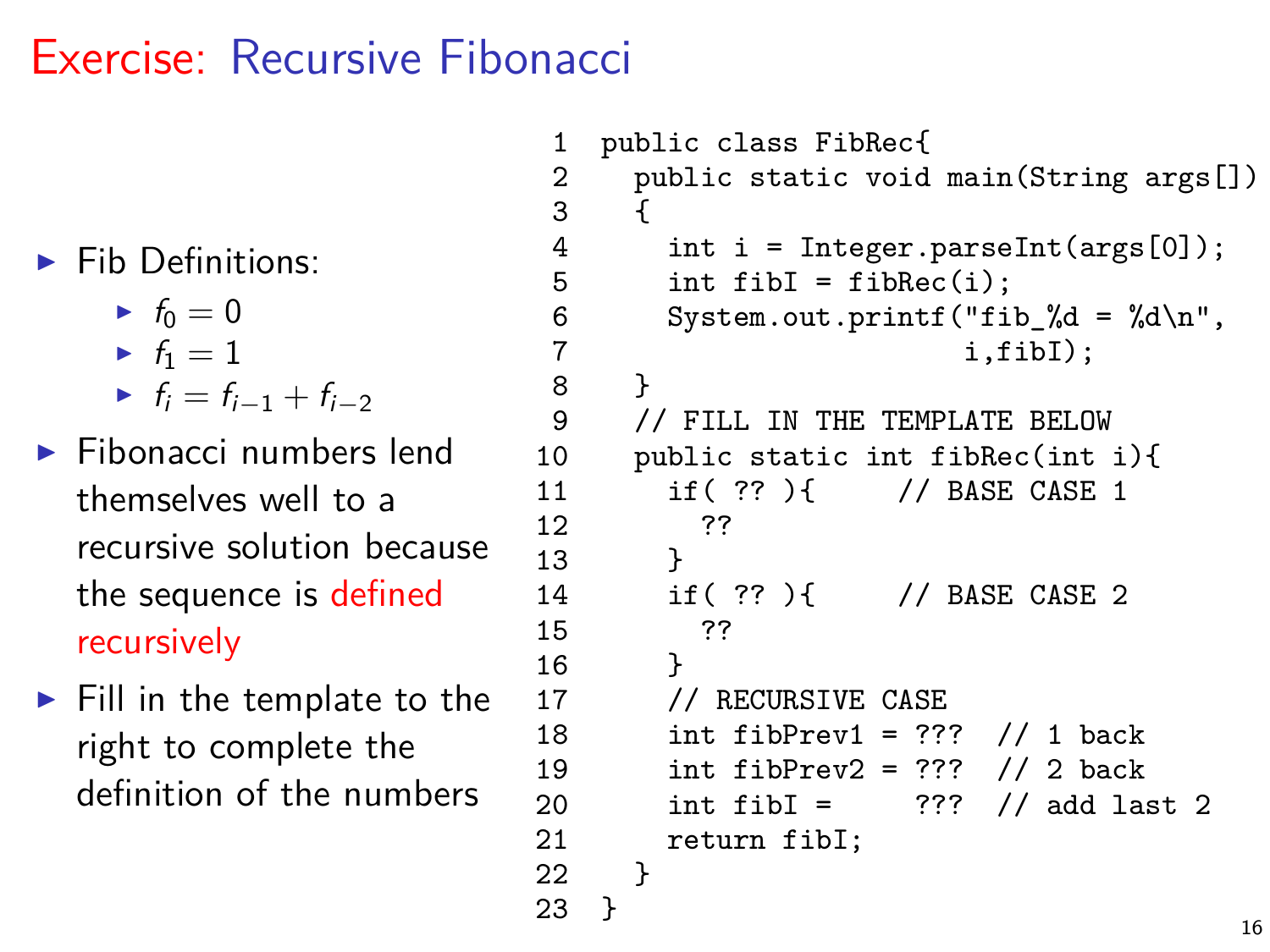### Answer: Recursive Fibonacci

- $\blacktriangleright$  Fib Definitions:
	- $\blacktriangleright$   $f_0 = 0$
	- $\blacktriangleright$   $f_1 = 1$
	- $\blacksquare$  f<sub>i</sub> = f<sub>i-1</sub> + f<sub>i-2</sub>
- $\blacktriangleright$  Base case for  $f_0$
- $\blacktriangleright$  Base case for  $f_1$
- $\blacktriangleright$  Recursive case makes two recursive calls to look back two places

```
1 public class FibRec{
2 public static void main(String args[])<br>3 {
 3 {
4 int i = Integer.parseInt(args[0]);<br>5 int fibI = fibRec(i):
5 int fibI = fibRec(i);<br>6 System.out.printf("fi
6 System.out.printf("fib_%d = %d\n",<br>7 i.fibI):
     i, fibI);8 }
     9 // Recursive Fibonacci function
10 public static int fibRec(int i){
11 if(i == 0) \{ // base case 1
12 return 0;
13 }
14 if(i == 1){ // base case 2
15 return 1;<br>16 }
16 }
17 // recursive case
18 int fibPrev1 = fibRec(i-1):
19 int fibPrev2 = fibRec(i-2);
20 int fibI = fibPrev1 + fibPrev2;
21 return fibI;<br>22 }
22 }
23 }
                                           17
```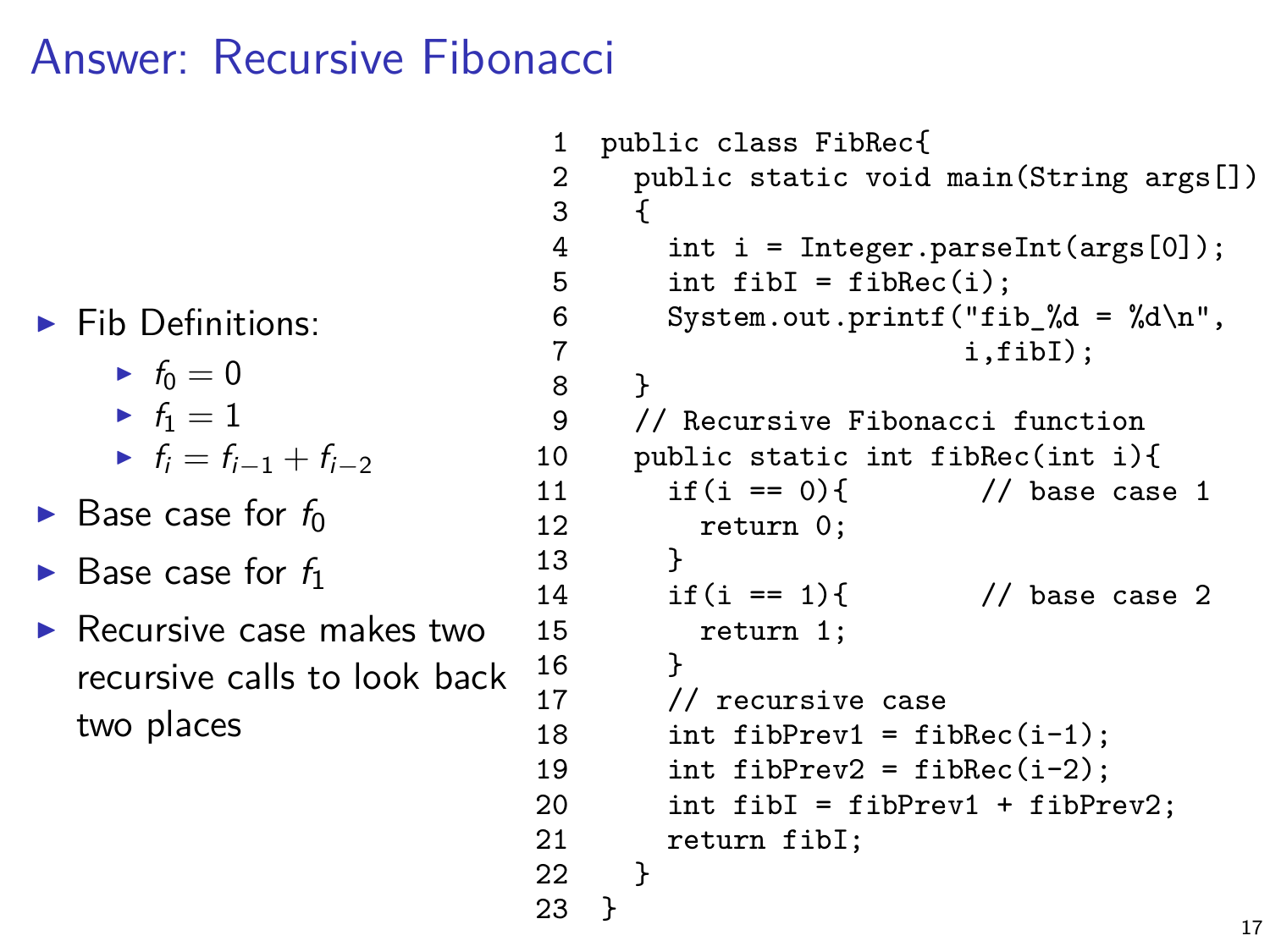# Exercise: How does fibRec() work?

- $\blacktriangleright$  Take some time to examine the Function Call Stack as fibRec() executes
- $\blacktriangleright$  Use the FibRec6 code to the right in the [Java](https://cscircles.cemc.uwaterloo.ca/java_visualize/) [Visualizer](https://cscircles.cemc.uwaterloo.ca/java_visualize/) to see what happens
- $\blacktriangleright$  Does any redundant computation get done?
- $\blacktriangleright$  How deep does the stack get?
- $\triangleright$  What's a good way to describe/draw the overall computation?

```
1 public class FibRec6{
     public static void main(String args[])
3 {
4 int i = 6;<br>5 int fibI =
5 int fibI = fibRec(i);<br>6 System.out.printf("fi
6 System.out.printf("fib_%d = %d\n",<br>7 i.fibI);
7 i,fibI);
8 }
      9 // Recursive Fibonacci function
10 public static int fibRec(int i){<br>11 if(i == 0){ // base case
11 if(i == 0) // base case 1
12 return 0;
13 }
14 if(i == 1){ // base case 2
15 return 1;<br>16 }
16 }
17 // recursive case
18 int fibPrev1 = fibRec(i-1):
19 int fibPrev2 = fibRec(i-2);
20 int fibI = fibPrev1 + fibPrev2;
21 return fibI;
22 }
23 }
```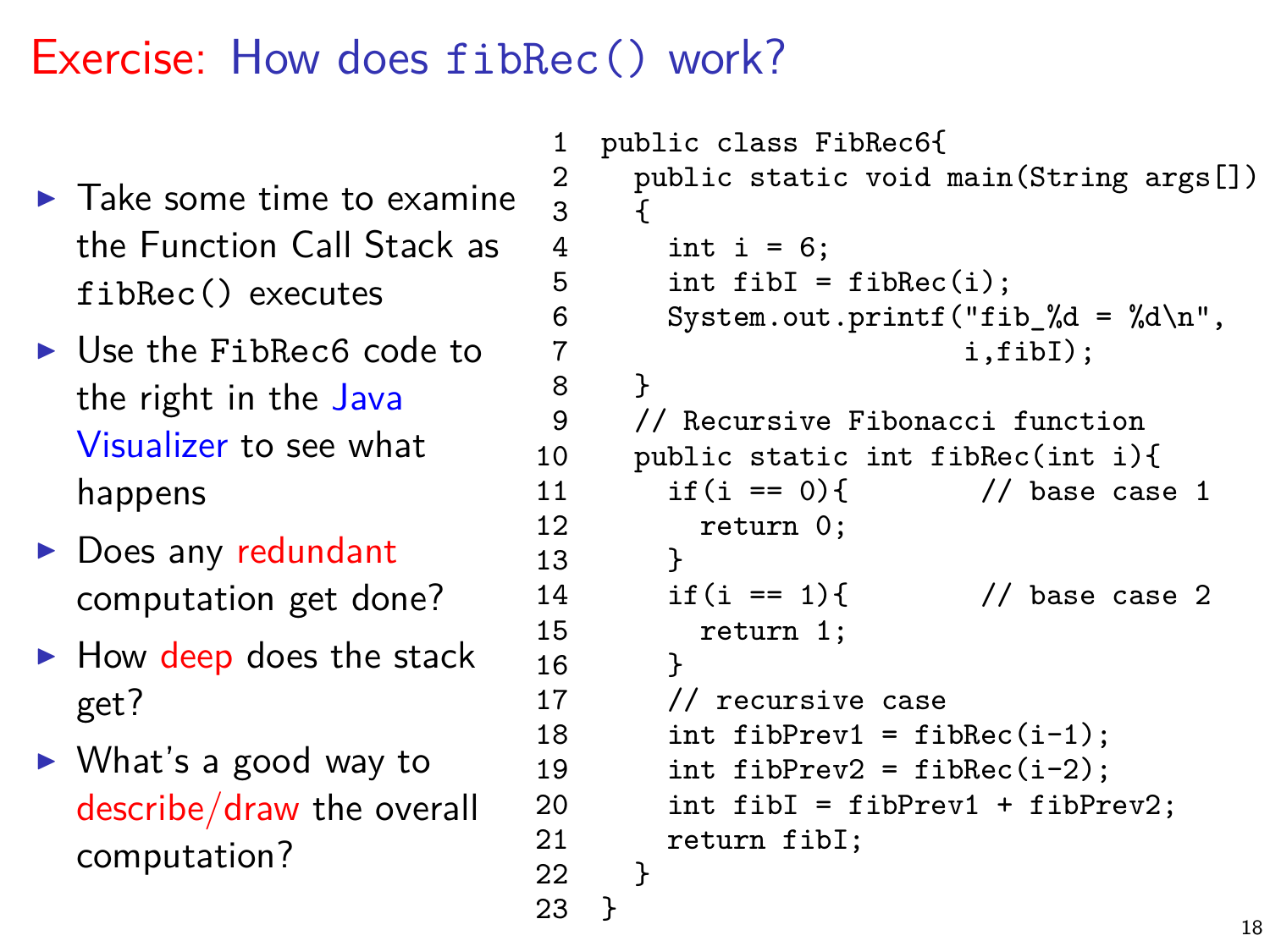## Answers: How does fibRec() work?

- $\triangleright$  Best visualized by a tree of calls that occur at some point
- $\triangleright$  Actual active function calls in stack occupy one path in the tree, example is cyan
- $\triangleright$  Tons of redundant computation done in the recursive version, entire fib(4) tree is done twice unnecessarily

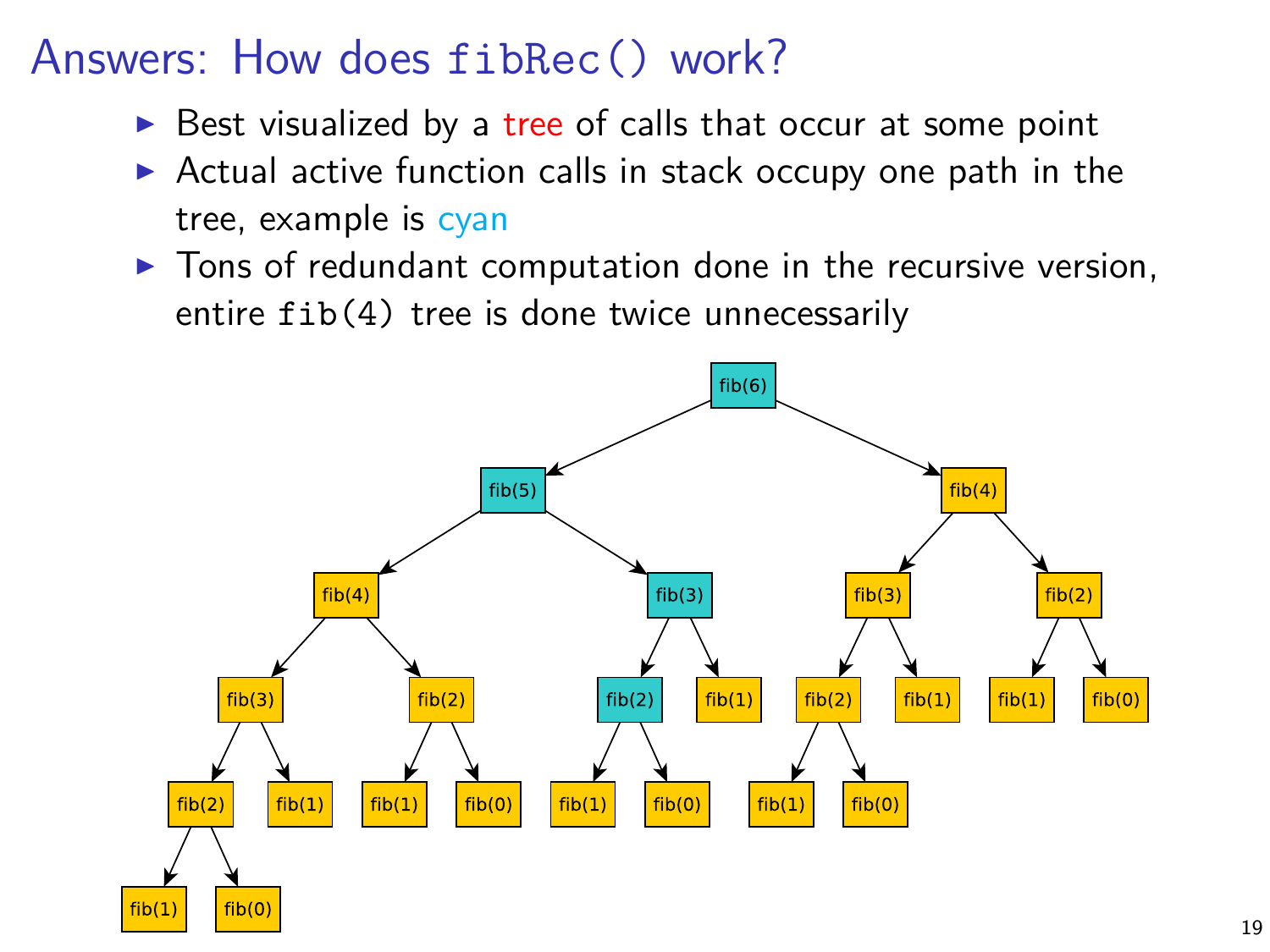## Exercise: Loopy Fibonacci

- $\triangleright$  Recursive version of Fibonacci is easy to specify but is inefficient due to the redudancy
- $\blacktriangleright$  How about a non-recursive version of Fibonacci?
- $\triangleright$  Would need to use iteration (loops) in some way as repeated work is done
- $\blacktriangleright$  Pitch me some ideas